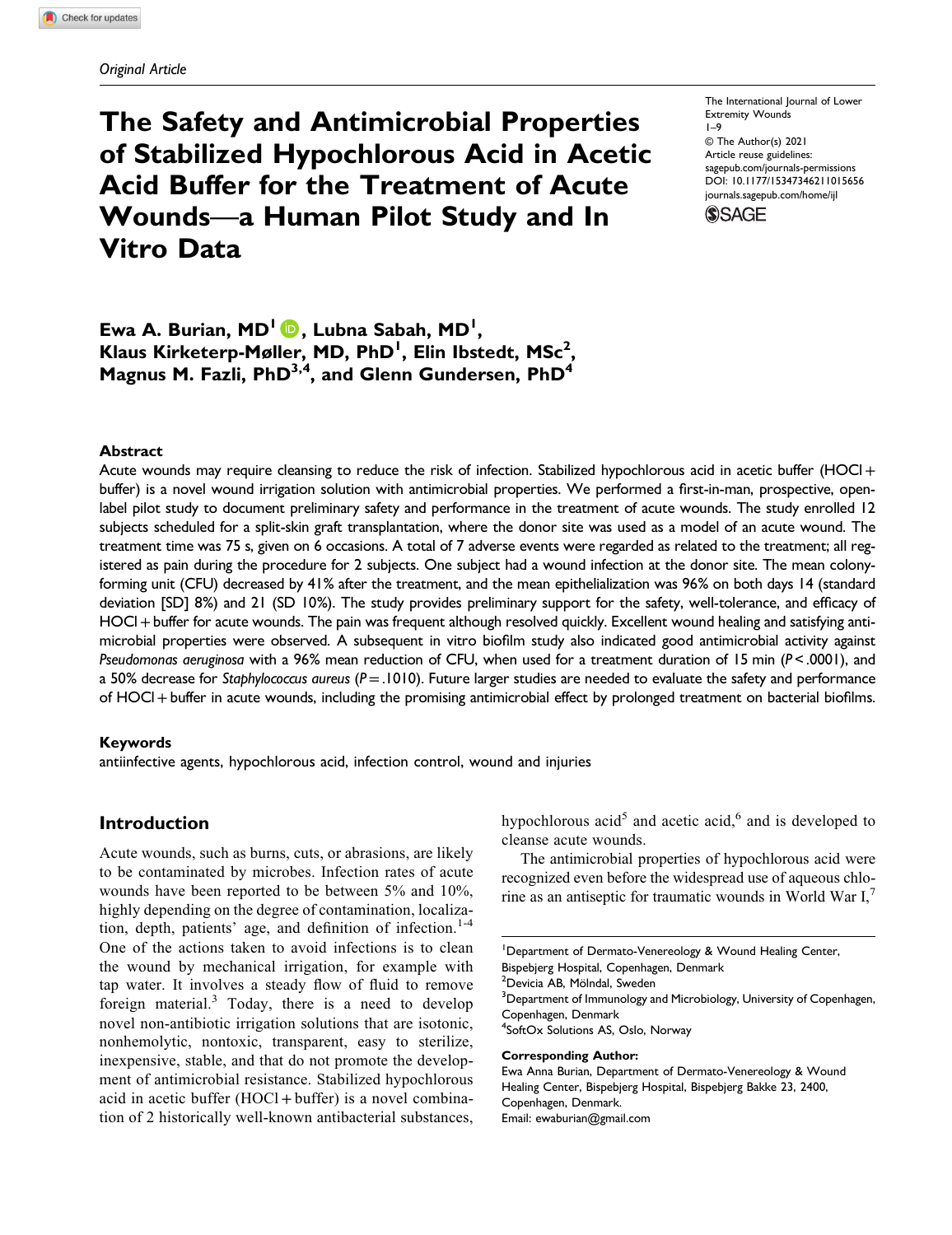and its antimicrobial properties have been demonstrated against a wide range of bacteria, virus, and fungi.<sup>5</sup> Hypochlorous acid has historically been difficult to manufacture as a stable product, $8$  but the stability issue has been solved with acetic acid buffer and thus may act as an ancillary antimicrobial substance. Although used in a low concentration as a buffering agent to stabilize the pH, acetic acid (also present in vinegar) is also a well-known antimicrobial agent for the treatment of wound infections.<sup>6</sup> The combination of the 2 substances is new and requires a safety evaluation and validation of efficacy in humans.

The primary objective of this pilot study was to document the preliminary safety of HOCl+buffer when used on splitskin graft donor sites, serving as a model of a superficial acute wound. The primary objective of our in vitro study was to investigate the effect of treatment with HOCl + buffer against Pseudomonas aeruginosa and Staphylococcus aureus biofilms.

## Methods

## Clinical Trial

Study Design. This was a first-in-man, prospective, open-label, exploratory pilot study to document the preliminary safety and performance of HOCl + buffer for topical use when used on acute wounds. This sponsor-initiated study (Softox Solutions AS, Oslo, Norway) was conducted at the Department of Dermato-Venereology and Wound Healing Center, Bispebjerg Hospital, Copenhagen, Denmark, between December 2018 and September 2019. Informed consent was obtained from each subject prior to inclusion. The study was approved by the Research Ethics Board (H-18034044) and the Danish Medicines Agency. The investigation was performed in accordance with the national regulations and the Declaration of Helsinki. The investigational product tested was hypochlorous acid 0.2 g/kg stabilized in acetic buffer (SoftOx Wound Irrigation Solution [SWIS], SoftOx Solutions AS, Oslo, Norway), a non-CE marked medical device class III. The study was registered on ClinicalTrials.gov prior to inclusion of any patients (identifier: NCT03742284). Due to the explorative and safety design of the study, no control was used. The study was part of a premarket development program and therefore some of the study outcomes are not presented in this manuscript as we consider the respective data less interesting from a scientific point of view (such as wound fluid capacity, user satisfaction, and odor evaluation), and the data do not withhold important safety or performance information.

Study Population. Patients scheduled for a split-skin graft transplantation for treatment of chronic leg ulcers were eligible if they met all the inclusion criteria and none of

the exclusion criteria. The donor site has previously been justified as an appropriate human model for studying acute wounds.<sup>9</sup> The main inclusion criteria were age  $>18$ years, with nonhealing leg ulcers, scheduled for an operation with excision of the chronic leg ulcer and split-skin transplantation, and voluntarily agreed to participate. Individuals were excluded if they were on systemic immunomodulating drugs or systemic steroid treatment (exception: prednisolone  $\leq 10$  mg/day), were pregnant, had uncontrolled pain prior to surgery, or had dementia. Participants were also excluded if they had severe neuropathy, dysesthesia on the donor site, or had any known allergies to any remedies/materials used in the trial.

Study Interventions. The total study period for each subject was 22 to 23 days, including 9 visits. The eligible subjects went through the split-thickness skin grafting with skin harvested from the thigh on day 0. The donor site was thereafter used as a model for an acute wound and was treated topically with  $H OCl + buffer$  on 6 occasions: on days 0 (immediately after split-skin harvesting, during local and/or general anesthesia), 2, 3, 4, 5, and 7. One bottle containing  $250$  ml HOCl + buffer (18 $\textdegree$ C-25 $\textdegree$ C) was used on each occasion. The donor site was rinsed and soaked with HOCl+buffer by pouring the solution on the donor site for at least 15 s, holding the bottle ∼20 cm above the donor site to create a light gravity irrigation pressure. The donor site was then covered with sterile gauze thoroughly soaked with  $HOCl + buffer$  for 60 s, with no mechanical rubbing. Each subject was followed up on day 14 and day 21 (final study visit). Nonadhesive neutral dressings with no antibacterial properties were used during the entire trial.

Outcomes. The primary outcome was the incidence and severity of any adverse events (AEs) associated with HOCl+buffer. The secondary outcome was the performance of HOCl + buffer, and included the measurement of bacterial presence, percentage epithelialization, inflammation evaluation, wound fluid measure (exudate), pain and discomfort scoring, and subject satisfaction.

Variables. All AEs were registered from the time point of informed consent until the final study visit. The presence of bacteria was assessed at the donor site on days 2 and 5, prior to and after the treatment procedure, after a few minutes of air-drying of the donor site. A sterile ESwab (Coban) was gently stroked in a zigzag manner across the donor site and was used for culturing and subsequent counting of the colony-forming units (CFUs). The analysis was performed at an external laboratory, Costerton Biofilm Center, University of Copenhagen (see below).

Inflammation was evaluated on days 2 and 5 through thermography and clinical evaluation. The temperature difference between the max point at the donor site and the same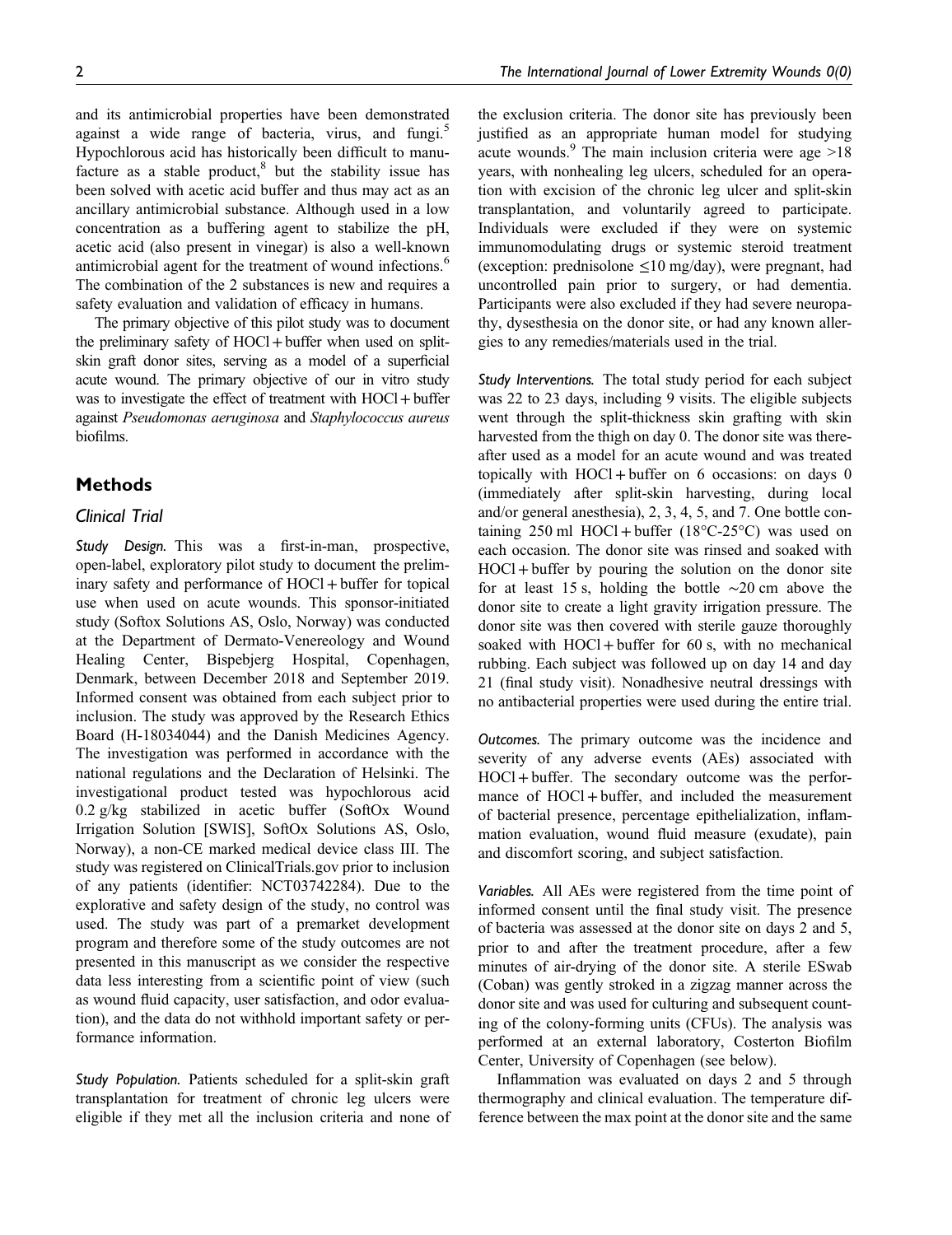point at the contralateral leg was measured with a thermal camera (FLIR Systems, Inc., E53). A difference of 2°C or more between the donor site and the contralateral site was considered to be a sign of inflammation. A subjective assessment by the study staff was made through registration of any abnormal inflammatory signs (erythema, swelling, pus, exudate, and others) and graded as none, mild, moderate, or severe. Expected baseline inflammation, which is a normal step in the wound healing process, was not recorded. Exudate levels were estimated by weighing the dressings used on the donor site between days 5 and 7.

Epithelialization was subjectively evaluated by the investigator/study nurse by filling out a scale between 0% and 100% (0%: no epithelialization and 100%: fully epithelialized) on days 7, 14, and 21.

Pain was measured using a visual analog scale (VAS) ranging between 0 and 10 cm: 0 equaled no pain and 10 the worst imaginable pain. VAS was assessed 4 times on each treatment day (except on day 0); prior to dressing change, after dressing change and 5 min of rest, directly after treatment with HOCl+buffer, and after the dressing has been applied and 5 min of rest. Subjects were also asked for their experience of the procedure as either perfectly acceptable, acceptable, neutral, or unacceptable on each occasion, with a possibility of free comments. Subject discomfort was captured similarly. An overall subject satisfaction questionnaire was performed after the last treatment day, on day 7.

Microbiological Analysis. Upon arrival to Costerton Biofilm Center, each swab sample (4 per patient) was vortexed vigorously and sonicated in an ultrasound bath before 10-fold dilution series were performed in  $0.9\%$  (w/v) NaCl. From each dilution, 100 μl was plated onto 5% blood agar plates and blue agar plates (a modified Conradi–Drigalski medium) (Statens Serum Institute), and the plates were incubated at 37°C for 24 h. The CFUs were counted to estimate the bacterial load (CFU/ml) and isolated for confirmation of species with matrix-assisted laser desorption ionization time-of-flight mass spectrometry using a Microflex LT instrument (Bruker Daltonik GmbH). The protein profiles were obtained by the software FlexControl 3.3 (Bruker Daltonik GmbH) and analyzed by FlexAnalysis 3.3 (Bruker Daltonik GmbH). The database that was used to match spectra was Bruker Taxonomy (7311 mass spectra profiles).

Statistical Analysis. No formal sample size calculation was performed as this was an exploratory pilot study. A total of 12 subjects including a drop-out rate of 20% were considered appropriate based on the number normally participating in a pilot study. Frequencies, percentages, median, mean, standard deviation (SD), and range were used as appropriate. SAS Version 9.4 (SAS Institute) was used for statistical

analysis. Due to the small sample size, no significance testing was attempted.

## In Vitro Study (Biofilm Model)

Biofilm Growth. The wild-type  $P$  aeruginosa PAO1 and  $S$ aureus RN4220 were grown in Lysogeny broth (LB) medium at 37 °C overnight. The overnight culture was 10<sup>5</sup>-fold diluted in 0.9% (w/v) NaCl and 10 μl was spot inoculated on nitrocellulose membrane filters (Whatman, 0.20 μm pore size, 13 mm diameter) that were placed on LB agar plates (LB solidified with  $2\%$  [w/v] agar). The plates were incubated at 37 °C for 24 h. The 2 bacterial species were chosen because they are some of the most commonly isolated and problematic bacterial species in wounds.<sup>10</sup> A biofilm model was chosen as bacterial biofilms in wounds are notorious for being difficult to eradicate and can delay wound healing.<sup>10</sup>

Biofilm Treatment. Membrane filters with biofilms were transferred to agar plates (2% [w/v] bacteriological agar dissolved in sterile water and solidified), and a new membrane filter was placed on each biofilm so that the biofilm was sandwiched between 2 membrane filters. The biofilms were treated with HOCl+buffer. Eight-to-10 layers of gauze dressing were soaked with ∼1 ml of HOCl +buffer and placed on top of the biofilms growing on membrane filters in triplicate. The treatment was carried out at room temperature for 1 or 15 min. Three independent experiments were carried out on different days. Thereby, a total of 9 biofilm interventions were made for each bacterial species and each time point. The same number of biofilms was also treated with saline  $(0.9\%$  [w/v] NaCl) for 1 or 15 min, which was later used to determine the baseline CFU at time $_0$  ( $T_0$ ).

Evaluation of the Treatment. The gauze layers were discarded. The membrane filters were transferred into 15 ml tubes containing 5 ml of  $0.9\%$  (w/v) NaCl, and the tubes vortexed for 20 s and sonicated in an ultrasound bath (Branson 2519 DTH ultrasonic cleaner) for 5 min to disrupt and release the biofilms from the membrane filters. Ten-fold serial dilution of the cell suspensions was made, and 10 μl of each dilution was spotted on LB agar plates for CFU counting. The CFUs were counted after overnight incubation at 37 °C. To evaluate the effect of  $HOCl +$ buffer, the saline-treated biofilms were used to assess the baseline CFU for each biofilm model, representing the CFU at  $T_0$ . The data represent the difference in mean in CFU after treatment with  $HOCl + buffer$  in comparison with the baseline saline control.

Statistical Analysis. Prism v9.0 (GraphPad Software) was used for the statistical analysis in the in vitro study. No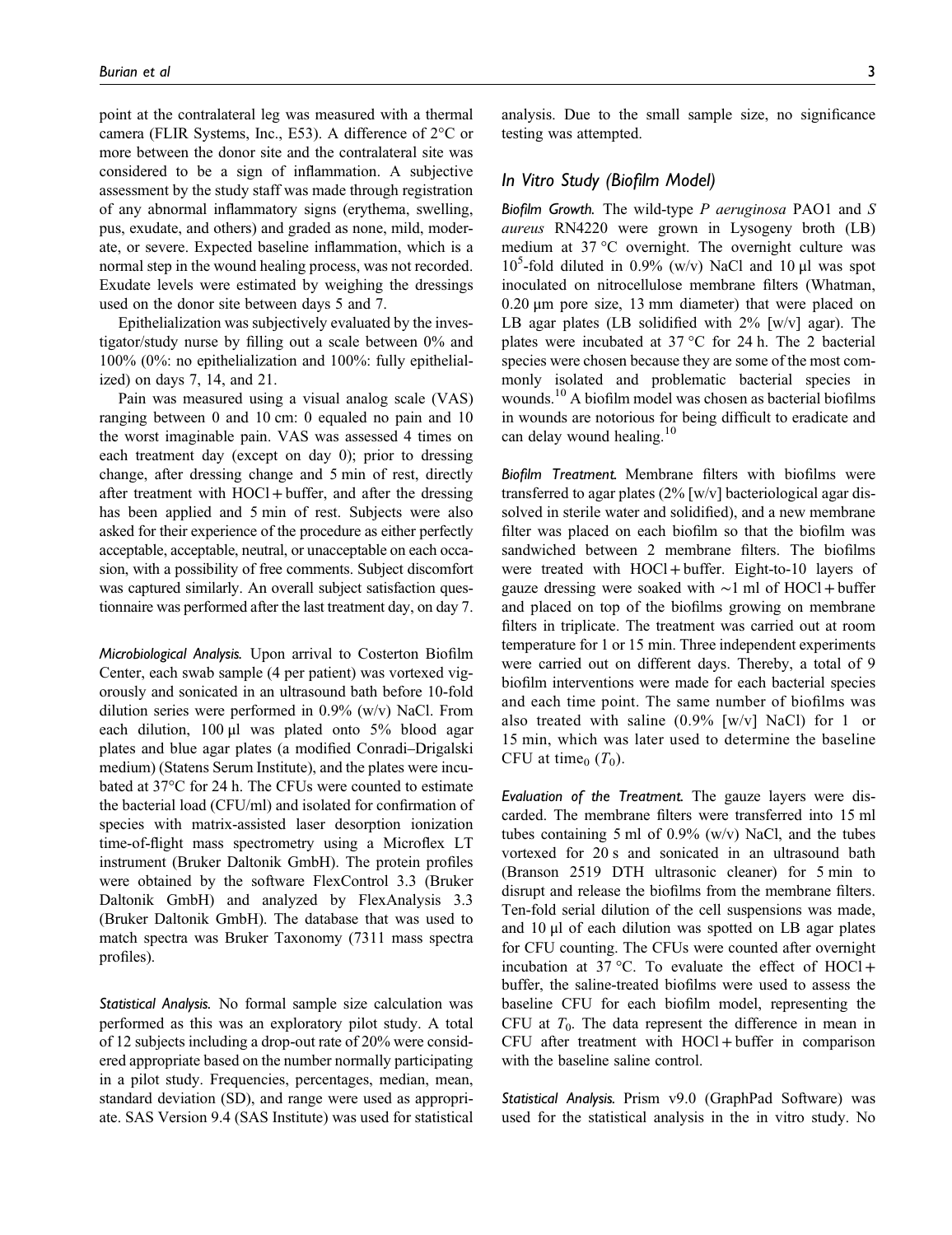power analysis was made in this proof-of-concept study, but a sample size of 9 controls and 9 treatments per bacteria (1 and 15 min, respectively) was expected to reveal a significant difference. The results were logarithm transformed due to a non-Gaussian distribution. An unpaired one-tailed t-test was chosen as appropriate (expecting that the treatment could only result in a CFU reduction and not increase). No Bonferroni correction was performed, as we regarded each comparison as an individual experiment. A significance level of 0.05 was chosen as appropriate.

# **Results**

## Clinical study

Study Population. A total of 12 subjects were screened for eligibility, and 12 of them met the selection criteria and were included. The study population consisted of 7 males and 5 females with a mean age of 66 years (range 47-89 years) that were all admitted to the in-patient clinic until day 7 or further. Comorbidities were frequent, and 2 of the patients had diabetes. Eleven subjects completed the study according to the protocol, while 1 withdrew participation due to withdrawn consent, prior to any study-related procedures on day 2. No particular reason for withdrawal was given by the subject. At screening, no participants received immunomodulating drugs except 1 that received prednisolone  $\leq 10$  mg/day, and 4 received strong pain medication, defined as opioids. Donor sites had a mean length of 10.6 cm (SD 6.4 cm), width 4.8 cm (SD 2.4 cm), and thickness of 0.15 mm (SD 0.05 mm).

Safety. No serious AEs (SAEs) or serious adverse device effects were reported. In total, 21 AEs were registered, consisting of 12 types of AEs (Table 1). Seven (33%) of the AEs were assessed as adverse device effects (ADE) and were assessed as moderate in severity and possibly or causally related to  $HOCI + buffer$ . All of these concerned pain during the treatment. It occurred for 2 subjects during the study at several time points. For one of them, pain occurred during the whole treatment (ie, both during pouring and when adding a  $HOCl + buffer$ -soaked gauze), and for the other subject, the pain only occurred during the pouring of the solution. Both subjects had to be treated with painkillers once. The events were considered as resolved after the HOCl+buffer treatment, as the pain declined quickly. No subjects had AE as a reason for premature discontinuation.

One other event, infection donor site, was also reported as possibly related to HOCl+buffer but was not considered to be an ADE. This subject had a paraclinical infection of P aeruginosa on day 5 as indicated by the high CFU count, probably self-contaminated from the chronic leg ulcer. Although treatment with  $HOCl +$  buffer was able to lower the CFU count, this subject had a clinically documented

| Table 1. AEs Occurred in the Study. |  |  |  |
|-------------------------------------|--|--|--|
|-------------------------------------|--|--|--|

| <b>AEs</b>                                         | Number of<br>events | Percent of<br>subjects (%) | Event<br>type |
|----------------------------------------------------|---------------------|----------------------------|---------------|
| Pain during $HOCI +$<br>buffer procedure           | 7                   | 33.3                       | <b>ADE</b>    |
| Hypersensibility reaction<br>around the donor site | 3                   | 14.3                       | AE            |
| Infection skin graft                               | 2                   | 9.5                        | AE            |
| Diarrhea                                           |                     | 4.8                        | AE            |
| <b>Dizziness</b>                                   |                     | 4.8                        | AE            |
| <b>Dyspnea</b>                                     |                     | 4.8                        | AE            |
| Dysuria                                            |                     | 4.8                        | AE            |
| Folliculitis around<br>transplant site             |                     | 4.8                        | AE            |
| Infection donor site                               |                     | 4.8                        | AE            |
| Pruritus head and neck                             |                     | 4.8                        | AE            |
| Skin graft rejection                               |                     | 4.8                        | AE            |
| Worsening of anemia                                |                     | 4.8                        | AE            |
| Total                                              | 21                  | 100                        |               |

Abbreviations: AE, adverse event; HOCl + buffer, hypochlorous acid in acetic buffer; ADE, adverse device effect.

infection on day 9, 2 days after the last treatment with HOCl+buffer.

Hypersensibility reaction around donor site was seen in 3 subjects, but it was evaluated as probably/possibly related to the dressing (eg, taking the outlines of the dressing) rather than  $HOC1 + buffer$  itself.

Bacterial Presence. The mean CFU value decreased after the HOCl+buffer procedure on both days 2 and 5 (Table 2). The combined mean CFU/ml on both days prior to and after the HOCl +buffer procedure was 20,951 and 12,294, respectively, with an approximate decrease of 41% (58% reduction on day 2 and 36% reduction on day 5). Out of 22 paired measurements prior to and after the HOCl+ buffer procedure, a CFU reduction was observed on 9 treatment occasions after the HOCl +buffer procedure, 10 treatment occasions had no bacteria prior to or after the HOCl+buffer procedure, and a slight increase in CFU was noted in 3 treatment occasions (in patients with very low CFU counts) (Table 3).

Epithelization. The mean epithelialization was estimated to be 26% (SD 30%) on day 7, 96% (SD 8%) on day 14, and 96% (SD 10%) on day 21. No subjects were fully healed (100% epithelialization) on day 7; however, 7 patients were fully healed on day 14 with an additional increase to 9 patients on day 21. The reason for the increased SD on day 21 compared to day 14 is that while several subjects had increased epithelialization, 2 subjects showed a slight decrease in epithelialization. The study personnel argued that this might have been due to the dressing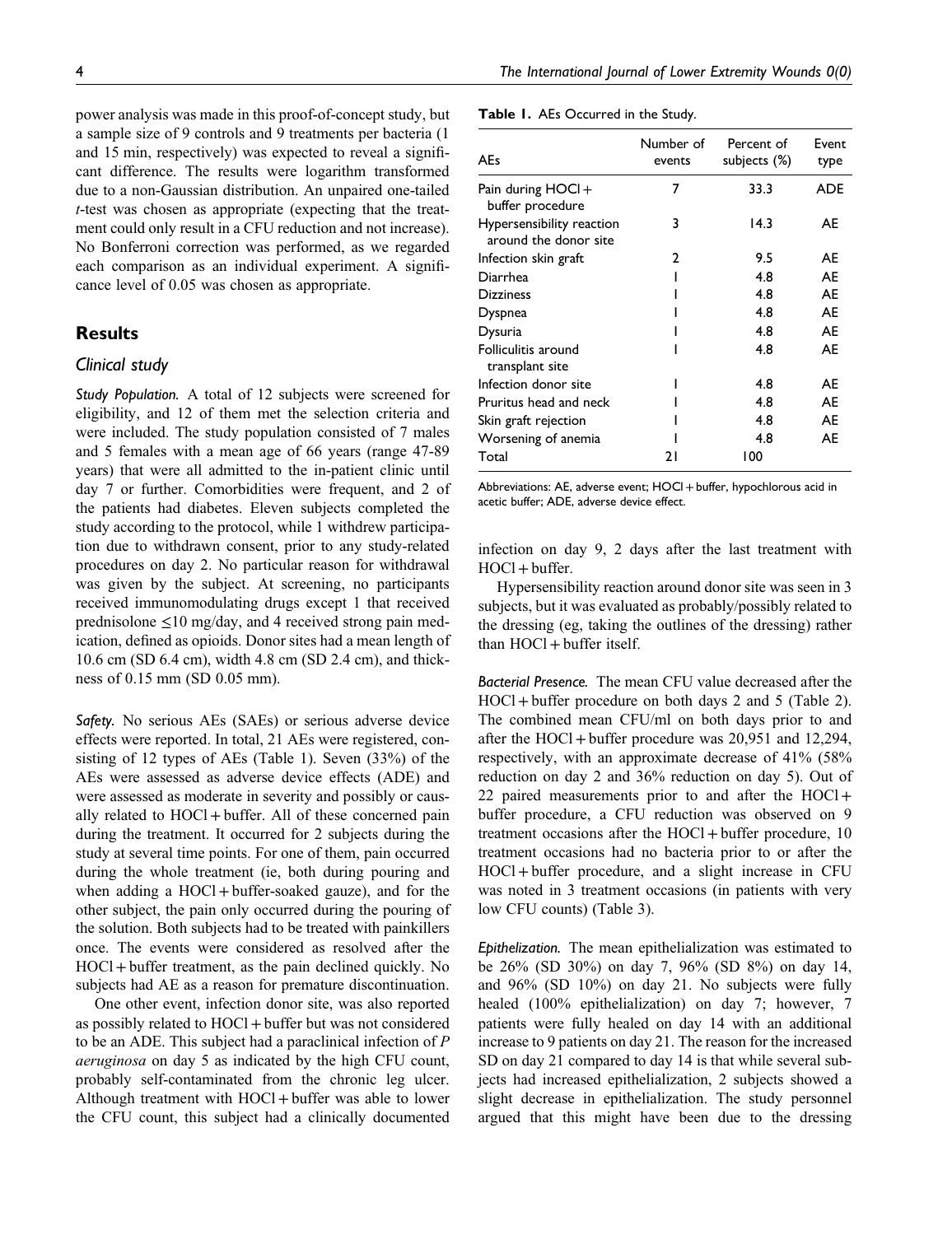| Day | Time point of<br>swabbing | Number of<br>Subjects (n) | Mean.<br>CFU/ml | SD     | Median.<br>CFU/ml | Minimum,<br>CFU/ml | Maximum,<br>CFU/ml | Percentage CFU decrease<br>after treatment (%) |
|-----|---------------------------|---------------------------|-----------------|--------|-------------------|--------------------|--------------------|------------------------------------------------|
|     | Prior treatment           |                           | 4926            | 9690   |                   |                    | 30,890             |                                                |
|     | After treatment           |                           | 2081            | 4463   |                   |                    | 14.410             | 58                                             |
| 5   | Prior treatment           |                           | 16.025          | 38.524 |                   |                    | 121.000            |                                                |
|     | After treatment           |                           | 10.213          | 28.307 |                   |                    | 94,000             | 36                                             |

Table 2. Overall Microbiology Results Prior and After the Treatment (75 s treatment).  $N = 11$ .

Abbreviations: CFU, colony-forming units; SD, standard deviation.

Table 3. Individual Microbiology Results, Prior and After Treatment with HOCl + buffer (75 s Treatment).

| Subject         | Day            | Time                               | CFU/ml  | CFU reduction? | <b>Bacterial species</b>                             |
|-----------------|----------------|------------------------------------|---------|----------------|------------------------------------------------------|
| $\mathbf{I}$    | $\overline{2}$ | Prior treatment                    | 7800    |                | Micrococcus luteus                                   |
|                 |                | After treatment                    | 6020    | Yes            | M luteus, Micrococcus flavus                         |
|                 | 5              | Prior treatment                    | 0       |                |                                                      |
|                 |                | After treatment                    | 0       | Unchanged      |                                                      |
| 2               | $\overline{2}$ | Prior treatment                    | 0       |                |                                                      |
|                 |                | After treatment                    | 0       | Unchanged      |                                                      |
|                 | 5              | Prior treatment                    | 0       |                |                                                      |
|                 |                | After treatment                    | 0       | Unchanged      |                                                      |
| 3               | $\overline{2}$ | Prior treatment                    | 13,700  |                | Enterococcus faecalis and Pseudomonas aeruginosa     |
|                 |                | After treatment                    | 1260    | Yes            | E faecalis and P aeruginosa                          |
|                 | 5              | Prior treatment                    | 121,000 |                | P aeruginosa                                         |
|                 |                | After treatment                    | 94,000  | Yes            | P aeruginosa                                         |
| 4               | $\overline{2}$ | Prior treatment                    | 0       |                |                                                      |
|                 |                | After treatment                    | 0       | Unchanged      |                                                      |
|                 | 5              | Prior treatment                    | 0       |                |                                                      |
|                 |                | After treatment                    | 30      | No             | Staphylococcus epidermis                             |
| 5               | $\overline{2}$ | Prior treatment                    | 1770    |                | Acinetobacter pittii and Staphylococcus haemolyticus |
|                 |                | After treatment                    | 60      | Yes            | A pittii and S haemolyticus                          |
|                 | 5              | Prior treatment                    | 0       |                |                                                      |
|                 |                | After treatment                    | 0       | Unchanged      |                                                      |
| 6               | $\overline{2}$ | Prior treatment                    | 0       |                |                                                      |
|                 |                | After treatment                    | 1140    | No             | S haemolyticus                                       |
|                 | 5              | Prior treatment                    | 55,000  |                | Staphylococcus aureus                                |
|                 |                | After treatment                    | 18,000  | Yes            | S aureus                                             |
| 7               | 2              | Prior treatment                    | 30,890  |                | Bacillus cereus group and Corynebacterium striatum   |
|                 |                | After treatment                    | 14,410  | Yes            | B cereus group and C striatum                        |
|                 | 5              | Prior treatment                    | 50      |                | C striatum                                           |
|                 |                | After treatment                    | 290     | No             | C striatum                                           |
| 8               | $\overline{2}$ | Prior treatment                    | 0       |                |                                                      |
|                 |                | After treatment                    | 0       | Unchanged      |                                                      |
|                 | 5              | Prior treatment                    | 150     |                | S haemolyticus                                       |
|                 |                | After treatment                    | 0       | Yes            |                                                      |
| 9               | $\overline{2}$ | Prior treatment                    | 30      |                | P aeruginosa                                         |
|                 |                | After treatment                    | 0       | Yes            |                                                      |
|                 | 5              | Prior treatment                    | 80      |                | P aeruginosa                                         |
|                 |                | After treatment                    | 20      | Yes            | P aeruginosa                                         |
| $\overline{10}$ | $\overline{2}$ | Prior treatment                    | 0       |                |                                                      |
|                 |                | After treatment                    | 0       | Unchanged      |                                                      |
|                 | 5              | Prior treatment                    | 0       |                |                                                      |
|                 |                | After treatment                    | 0       | Unchanged      |                                                      |
| $\mathbf{H}$    | 2              |                                    | 0       |                |                                                      |
|                 |                | Prior treatment                    |         |                |                                                      |
|                 | 5              | After treatment<br>Prior treatment | 0<br>0  | Unchanged      |                                                      |
|                 |                | After treatment                    | 0       |                |                                                      |
|                 |                |                                    |         | Unchanged      |                                                      |

Abbreviations: HOCl + buffer, hypochlorous acid in acetic buffer; CFU, colony-forming units.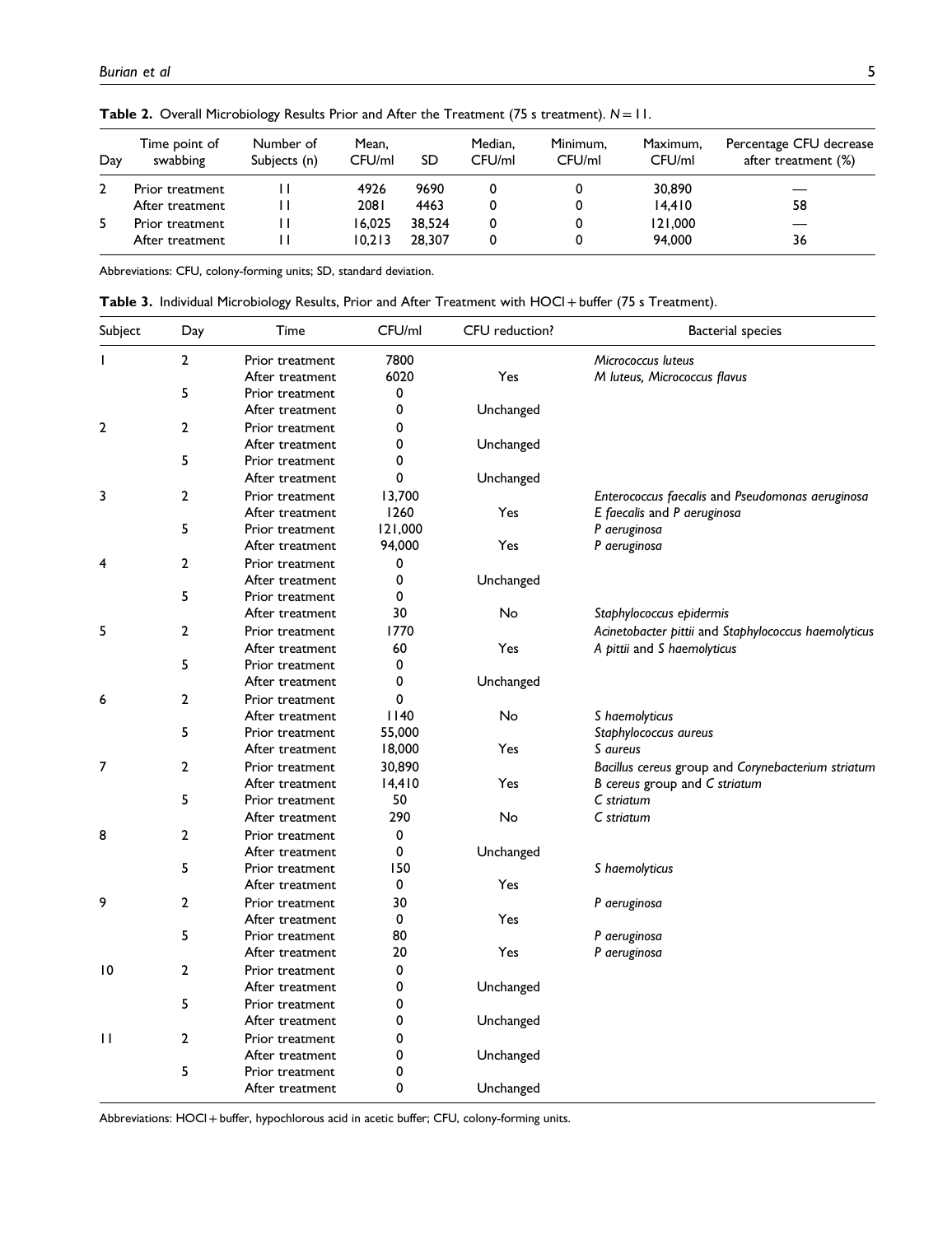|     | How did the subject experience the use of the device on the donor site? $N = 11$ |           |            |                      |  |  |
|-----|----------------------------------------------------------------------------------|-----------|------------|----------------------|--|--|
| Day | Unacceptable                                                                     | Neutral   | Acceptable | Perfectly acceptable |  |  |
| 2   | $0(0.0\%)$                                                                       | 2(18.2%)  | 6(54.5%)   | 3(27.3%)             |  |  |
|     | $(9.1\%)^a$                                                                      | 1(9.1%)   | 8 (72.7%)  | 1(9.1%)              |  |  |
| 4   | $(9.1\%)^a$                                                                      | 4 (36.4%) | 5(45.5%)   | 1(9.1%)              |  |  |
|     | $(9.1\%)^a$                                                                      | 2(18.2%)  | 7(63.6%)   | 1(9.1%)              |  |  |
|     | $0(0.0\%)$                                                                       | 4 (36.4%) | 5(45.5%)   | 2(18.2%)             |  |  |

<sup>a</sup>Same subject that replied unacceptable on days 3, 4, and 5.

change, which may have accidentally pulled some of the new epithelium off (this was not regarded as an AE).

Inflammation and Exudate Levels. On day 2, all subjects had a temperature difference of  $\geq$  2 °C between the donor site and the contralateral site, predefined in our protocol as inflammation. This was still the case for 9 subjects on day 5. On day 2, the average max temperature on the donor site was  $36.1 \text{ °C}$  (SD  $1.3 \text{ °C}$ ) versus  $31.7 \text{ °C}$  (SD  $1.7 \text{ °C}$ ) on the contralateral site. On day 5, the average max temperature on the donor site was  $36.0 \degree C$  (SD 0.5  $\degree C$ ) versus 32.4  $\rm{°C}$  (SD 2.1  $\rm{°C}$ ) on the contralateral site. The thermography findings were only occasionally associated with clinical abnormal inflammatory signs. Abnormal inflammatory signs were recorded for 3 subjects, 1 subject on day 2 (odor) and 3 subjects on day 5 (2 with erythema and 1 with green-colored exudate), all assessed as mild. The mean difference in exudate levels between days 5 and 7 was 14.8 g (SD 10.3 g).

Pain. The highest mean values were received on day 2; prior to removal of dressing VAS 2.1 cm (SD 2.1 cm), after removal of the dressing and 5 min of rest VAS 4.2 cm  $(SD 2.8 cm)$ , directly after the HOCl + buffer procedure VAS 5.1 cm (SD 3.7 cm), and after new dressing had been applied and 5 min of rest VAS 2.4 cm (SD 2.6 cm). The highest mean VAS value on each day was received directly after the HOCl+buffer procedure, with VAS 5.1 cm (SD 3.7 cm) on day 2 and then decreasing to VAS 3.1 cm (SD 3.4 cm) on day 7. It was noted that primarily the pouring phase of the  $HOCl + buffer$  procedure was painful, and quickly declined within seconds to minutes in the majority of the cases. Pain was usually considered as an AE if the subject or study personal judged the treatment as unacceptable on the specific treatment occasion. Eight subjects administrated fast-acting pain medication <4 h prior to the HOCl +buffer procedure on one or several occasions.

Discomfort Scoring. More than 90% of the subjects experienced that the usage of  $HOCl + buffer$  on the donor site was neutral, acceptable, or perfectly acceptable on all occasions (Table 4). One subject replied that the experience was unacceptable on days 3, 4, and 5. On almost all treatment occasions, the subjects reported feeling something when HOCl+buffer was applied on the donor site. The most common words they used were coldness, sting, and pain.

Subject Satisfaction. On day 7, the patients were asked to assess the whole study experience until that time point. Three out of 11 subjects (27%) thought that the cleansing procedure was very uncomfortable, 3 (27%) thought that it was a little uncomfortable, 2 (18%) deemed it as neutral, 2 (18%) were satisfied, and 1 (9%) was very satisfied from a pain perspective. Most subjects (46%) were neutral when it comes to satisfaction with respect to other discomforts during the wound cleansing procedure and 3 subjects (27%) were satisfied or very satisfied. Three subjects (27%) reported that it was a little uncomfortable or very uncomfortable. More than 91% of the subjects were satisfied or very satisfied with the overall wound cleansing procedure in the study, and 1 subject replied that he/she was neutral. No subjects replied that they were unsatisfied.

# In Vitro Study (24 h Biofilm Model)

After 1 or 15 min of treatment, HOCl + buffer killed 50%  $(0.3 \log^{10}, P = .1595)$  and 96%  $(1.4 \log^{10}, P < .0001)$  of P aeruginosa, respectively. Regarding S aureus, after 1 or 15 min of treatment, HOCl + buffer killed  $7\%$  (0.04  $\log^{10}$ ,  $P = .3937$ ) and 50% (0.3 log<sup>10</sup>,  $P = .1010$ ) of the bacteria, respectively. The study results are presented in Figure 1 and Table 5.

# **Discussion**

In this clinical pilot study, treatment with  $HOCl +$  buffer was overall found to be safe and well tolerated, in a surgically inflicted acute wound model (split-skin graft donor sites). A satisfying bacterial reduction was seen both in the pilot study and in the in vitro biofilm model.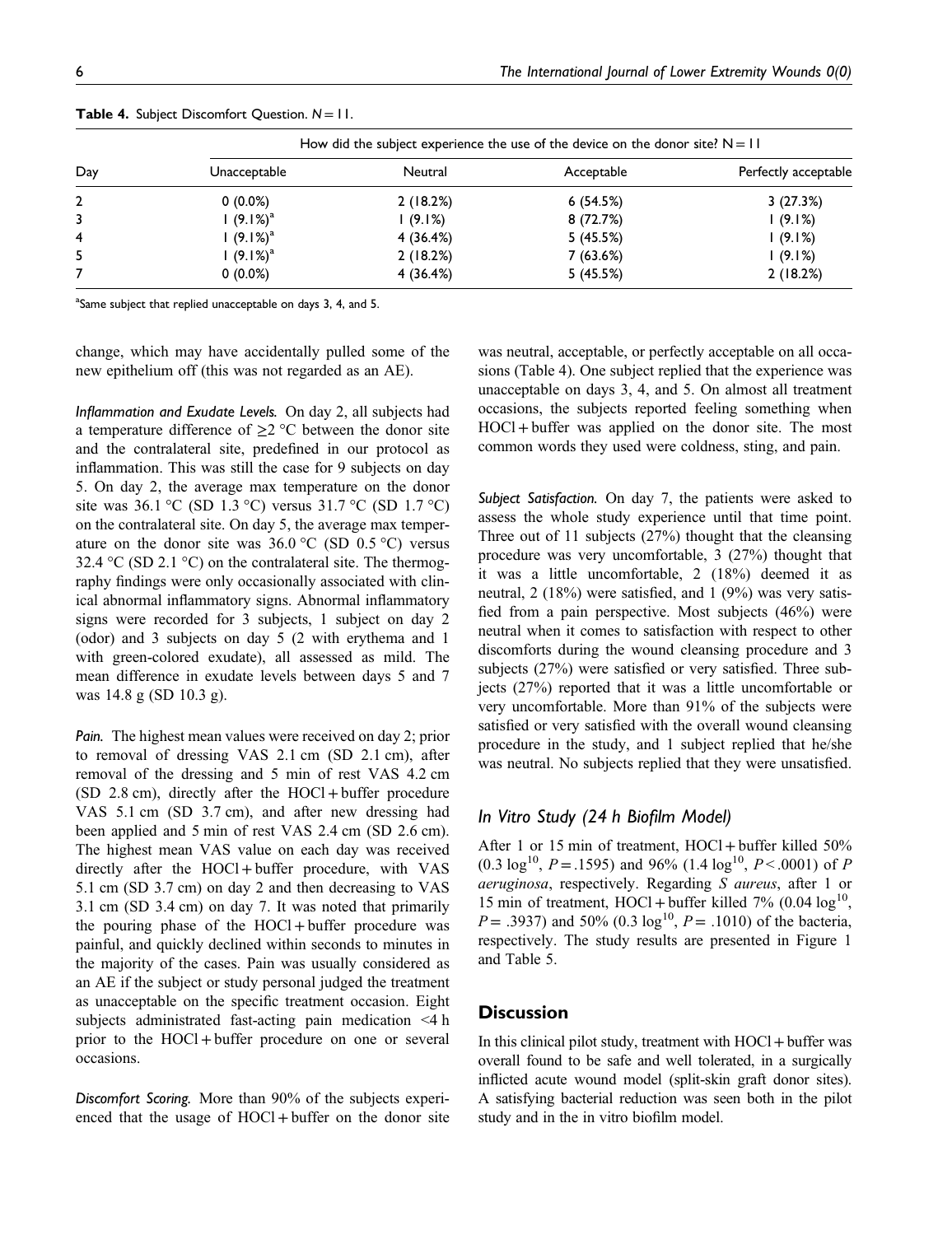Bacterial presence was overall low and well controlled in the clinical study. In the cases where bacteria were present, they were usually reduced after the treatment with HOCl + buffer, with a mean 41% reduction in bacterial load after the treatment. Although this may not seem impressive at first glance, we should consider the short contact time being only 75 s per treatment. This may be seen as clinically useful in the preventive setting. The methodological limitations with swabs should also be mentioned due to the random location of bacteria in a wound.<sup>11</sup> This could be the reason for the small increase in CFUs seen after the treatment in a few number of cases (Table 3).

In order to further investigate the effect of treatment on the eradication of microbes, we performed an in vitro biofilm study, as eradication of bacterial biofilms is a challenge and a known factor for delayed wound healing.<sup>10</sup> Promising antimicrobial results were seen by HOCl +



**Figure 1.** In vitro study. Graphical overview of the biofilm eradication efficacy of viable bacterial cells in mature surface biofilms of Staphylococcus aureus (a) and Pseudomonnas aeruginosa (b) after treatment with  $HOCl + \text{buffer}$  or saline control for 1 or 15 min. The horizontal line represents the mean. Abbreviations: HOCl + buffer, hypochlorous acid in acetic acid buffer; CFU, colony-forming units.

buffer, for both species tested. Although statistically nonsignificant results were seen after 1 min of treatment, there was a trend toward a bacterial reduction. However, the data indicates that increasing the duration of the treatment from 1 to 15 min may increase the number of bacteria eradicated, demonstrating the importance of extended duration of treatment for eradication of bacteria in biofilms. This would have to be validated clinically, so as the safety measures of prolonged treatment. The results are satisfying, as acute wounds would primarily be expected to be contaminated by planktonic bacteria in the initial phase. Interestingly, P aeruginosa was also more susceptible to killing by HOCl +buffer compared to S aureus.

No SAEs or SADEs were reported in our pilot study. Of 21 mild to moderate AEs, 7 events were assessed as ADEs, all registered as pain during the  $HOCl + buffer$  procedure for 2 subjects. All ADEs were considered resolved directly after the HOCl +buffer procedure since the pain declined quickly. Pain was an expected reaction since the donor sites can be sensitive and painful wounds, with the exposure of numerous pain receptors (the pain being proportional to the size of the donor site).<sup>12</sup> The physical action of pouring HOCl +buffer onto the donor site seemed to induce the most pain and was often described as a sting. However, the pain quickly declined within seconds or minutes. The following application of  $HOCl + buffer$ soaked gauze onto the donor site was less painful, indicating that HOCl +buffer itself was well tolerated. Also, the frequent dressing changes may have had an impact on the pain scoring. Nevertheless, the adverse effect of pain may in some cases reduce the patients' compliance. Planned future investigations may also confirm or negate the pain observation in comparison with standard treatment.

One other event "infection at donor site" with a possible relation to HOCl +buffer was reported; however, it was not considered to be an ADE. Nevertheless, this may be an indication of the potential ADE "infection due to loss of effect" as the infection that occurred in the study may have been a result of the early termination of the HOCl + buffer

Table 5. In Vitro Study. Biofilm eradication efficacy measured as reduction in the number of viable bacterial cells in mature surface biofilms of Pseudomonas aeruginosa or Staphylococcus aureus after treatment with HOCl+buffer or saline control, for 1 or 15 min.

|              |                  | Median CFU          | Mean CFU            | SD                  | CFU reduction (mean) % | P value |
|--------------|------------------|---------------------|---------------------|---------------------|------------------------|---------|
| P aeruginosa | Control I min    | $4.0 \times 10^{9}$ | $3.0 \times 10^9$   | $1.8 \times 10^9$   | 32.2                   | 0.1595  |
|              | Treatment 1 min  | $2.5 \times 10^9$   | $2.1 \times 10^9$   | $1.4 \times 10^{9}$ |                        |         |
|              | Control 15 min   | $3.4 \times 10^9$   | $2.6 \times 10^{9}$ | $1.5 \times 10^9$   | 96.6                   | < 0001  |
|              | Treatment 15 min | $1.1 \times 10^8$   | $9.0 \times 10^7$   | $5.3 \times 10^7$   |                        |         |
| S aureus     | Control I min    | $2.2 \times 10^9$   | $1.6 \times 10^{9}$ | $1.1 \times 10^9$   | 25.5                   | .3937   |
|              | Treatment 1 min  | $1.4 \times 10^{9}$ | $1.2 \times 10^9$   | $8.7 \times 10^8$   |                        |         |
|              | Control 15 min   | $1.8 \times 10^{9}$ | $1.5 \times 10^9$   | $1.0 \times 10^9$   | 50.0                   | .101    |
|              | Treatment 15 min | $1.0 \times 10^9$   | $7.6 \times 10^8$   | $4.9 \times 10^8$   |                        |         |

Abbreviations: HOCl+buffer, hypochlorous acid in acetic acid buffer; CFU, colony-forming units; SD, standard deviation.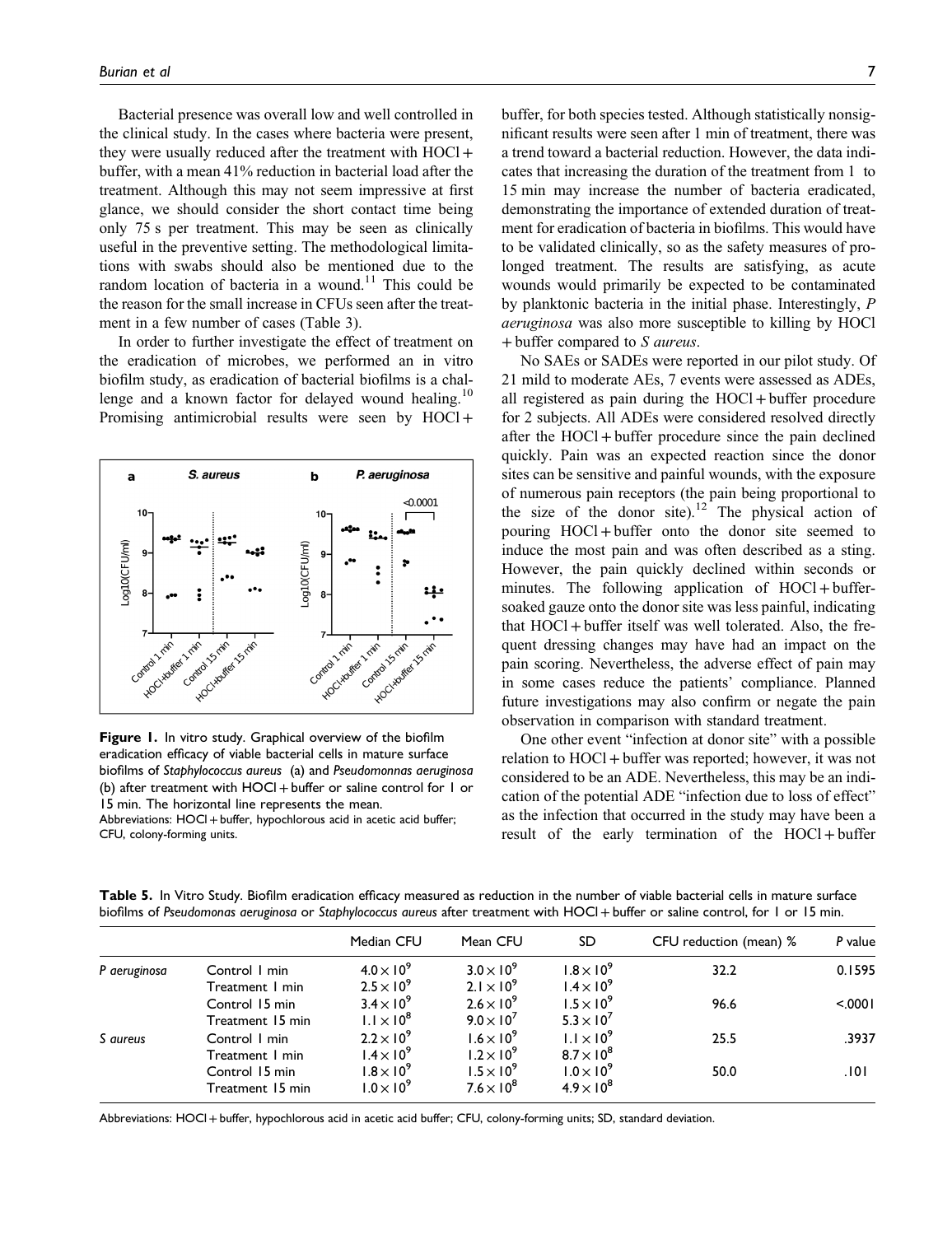treatment. This subject had a paraclinical infection (high CFU count) of P aeruginosa on day 5, probably selfcontaminated from a chronic leg ulcer. Although HOCl+ buffer was able to lower the CFU count, this subject had a clinically documented infection on day 9, 2 days after the last HOCl + buffer procedure.

Most importantly, very good healing rates were seen. Almost all subjects had 100% epithelialization after 3 weeks. Time to wound healing at donor sites (means) has previously been reported between 16 and 33 days.<sup>13,14</sup> Although no control group was included in this pilot study,  $HOCl +$ buffer did not seem to have any adverse effects on the epithelialization process. This promising finding is of importance, as topical antimicrobials can cause cytotoxicity of cells involved in the wound healing process, for example keratinocytes and fibroblasts.<sup>15</sup> One should also keep in mind that several of the included subjects were elderly and had concomitant diseases that could delay the wound healing process.

Limitations to our study need to be noted. Although the donor site served as a very good standardized model of an acute wound, the frequent dressing changes may be impractical from a clinical point of view, especially in large donor sites that are painful. Being an exploratory pilot investigation, the sample size was also limited to 12 eligible subjects. This small number does not allow us to draw significant conclusions, especially with no comparator and blinded observers. The promising antimicrobial effect on bacterial biofilms by prolonged treatment duration (observed in the in vitro experiments) would need larger and more specific investigations, including a safety evaluation by prolonged treatment, for example regarding cytotoxicity and pain. However, the clinical and in vitro data that have been generated give valuable primary insights into the safety and performance of the treatment.

In conclusion, the outcome of this first-in-man pilot study, exploring the preliminary safety and efficacy of  $HOCl +$ buffer in acute wounds, indicates that  $HOCI + buffer$  is a safe and well-tolerated wound irrigation solution for acute skin trauma and is not associated with any major risks. Temporary pain was frequent, especially in the pouring phase, but quickly dissolved within seconds or minutes. Excellent wound healing was observed with normal epithelization, and satisfying antimicrobial properties were observed with a mean CFU reduction of ∼41% after only 75 s of treatment time. The collected data will serve as a valuable basis for larger controlled human studies. Our subsequent in vitro biofilm study indicated that prolonged treatment time (to 15 min) may result in higher bacterial killing. The promising effect against bacterial biofilms needs further investigations, including a safety evaluation by the prolonged treatment duration.

#### Acknowledgments

We are grateful to all the patients in this study, and the excellent study nurses at the site: Stine Ingvertsen, Stine Ørst-Pedersen, Lisbeth Vorbeck, Susan Bermark, and Britta Østergaard. We also thank Lasse Andersson Kvich at Costerton Biofilm Center for the microbiological analyses in the clinical study. EAB and LS were investigators at the study site. EAB wrote the first manuscript, with help from LS. EI, KKM, and GG designed the study. GG and EI were project managing the study. MMF designed and conducted the in vitro study. All authors approved the manuscript.

#### Declaration of Conflicting Interests

The investigators EB and LS have no previous affiliation with SoftOx solutions A/S, and no conflicts of interest to declare that might impact the interpretation or validity of this study. Grants were given to the institution, for the conduction of this study. KKM is a co-inventor of acetic acid against biofilm and a minor shareholder of SoftOx and did not participate in the execution of the studies. EI monitored the study together with other colleagues from Devicia AB. GG is a director of medical affairs and MMF is the head of science and research, both at SoftOx Solutions A/S.

#### Funding

The authors disclosed receipt of the following financial support for the research, authorship, and/or publication of this article: This work was supported by the SoftOx Solutions AS, Oslo, Norway.

## ORCID iD

Ewa A. Burian **D** <https://orcid.org/0000-0003-0630-2694>

#### **References**

- 1. Weiss EA, Oldham G, Lin M, Foster T, Quinn JV. Water is a safe and effective alternative to sterile normal saline for wound irrigation prior to suturing: a prospective, doubleblind, randomised, controlled clinical trial. BMJ Open. 2013; 3(1):e001504.
- 2. Angerås MH, Brandberg A, Falk A, Seeman T. Comparison between sterile saline and tap water for the cleaning of acute traumatic soft tissue wounds. Eur J Surg. 1992;158(6–7):347-350.
- 3. Nicks BA, Ayello EA, Woo K, Nitzki-George D, Sibbald RG. Acute wound management: revisiting the approach to assessment, irrigation, and closure considerations. *Int J Emerg Med.* 2010;3(4):399-407.
- 4. Lammers RL, Hudson DL, Seaman ME. Prediction of traumatic wound infection with a neural network-derived decision model. Am J Emerg Med. 2003;21:1-7.
- 5. Ono T, Yamashita K, Murayama T, Sato T. Microbicidal effect of weak acid hypochlorous solution on various microorganisms. Biocontrol Sci. 2012;17(3):129-133.
- 6. Bjarnsholt T, Alhede M, Jensen PO, et al. Antibiofilm properties of acetic acid. Adv Wound Care. 2015;4(7):363-372.
- 7. Smith JL, Drennan AM, Rettie T, Campbell W. Experimental observations on the antiseptic action of hypochlorous acid and its application to wound treatment. Br Med J. 1915;2(2847):129-136.
- 8. Ishihara M, Murakami K, Fukuda K, et al. Stability of weakly acidic hypochlorous acid solution with microbicidal activity. Biocontrol Sci. 2017;22(4):223-227.